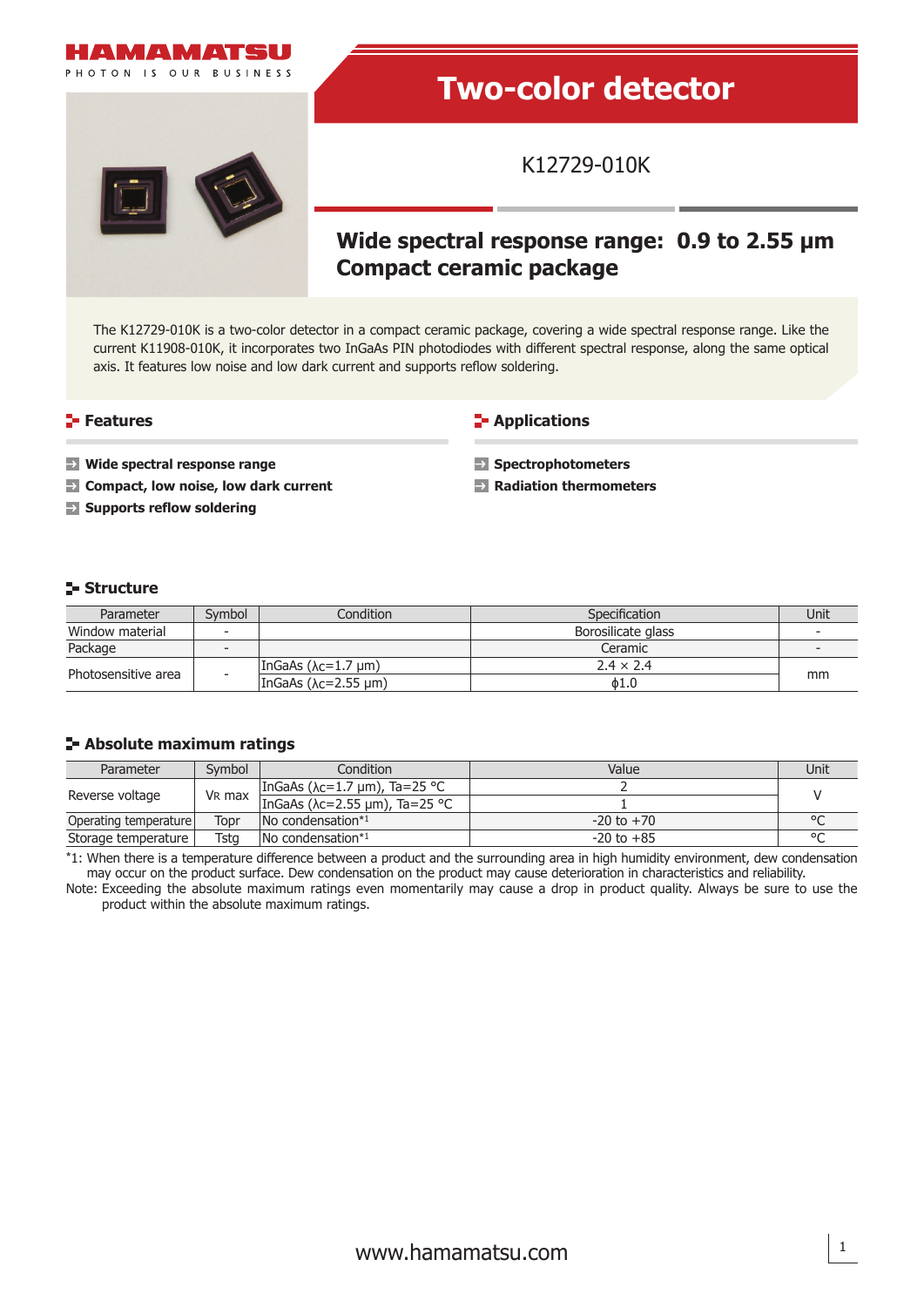| Parameter                      | Symbol         | Condition                                                     | Min.                     | Typ.                  | Max.                     | Unit                    |
|--------------------------------|----------------|---------------------------------------------------------------|--------------------------|-----------------------|--------------------------|-------------------------|
| Spectral response<br>range     | λ              | InGaAs $(\lambda c=1.7 \mu m)$                                |                          | $0.9 \text{ to } 1.7$ | $\overline{\phantom{0}}$ | µm                      |
|                                |                | InGaAs $(\lambda c=2.55 \mu m)$                               | $\overline{\phantom{0}}$ | 1.7 to 2.55           | $\overline{\phantom{a}}$ |                         |
| Peak sensitivity<br>wavelength | $\lambda p$    | InGaAs $(\lambda c=1.7 \mu m)$                                | $\overline{\phantom{a}}$ | 1.55                  | $\overline{\phantom{a}}$ | µm                      |
|                                |                | InGaAs $(\lambda c=2.55 \mu m)$                               | $\overline{\phantom{a}}$ | 2.1                   | $\overline{\phantom{a}}$ |                         |
| Photosensitivity               | S              | InGaAs ( $\lambda$ c=1.7 µm), $\lambda$ = $\lambda$ p         | 0.85                     | 0.95                  | $\overline{\phantom{a}}$ | A/W                     |
|                                |                | InGaAs ( $\lambda$ c=2.55 µm), $\lambda$ = $\lambda$ p        | 0.7                      | 1.0                   | $\overline{\phantom{a}}$ |                         |
| Dark current                   | I <sub>D</sub> | InGaAs ( $\lambda$ c=1.7 µm), VR=10 mV                        | $\overline{\phantom{a}}$ | $\mathbf{1}$          | 10                       | nA                      |
|                                |                | InGaAs ( $\lambda$ c=2.55 µm), VR=10 mV                       | $\overline{\phantom{a}}$ | 0.7                   | 3.5                      | μA                      |
| Cutoff frequency               | fc             | InGaAs ( $\lambda$ c=1.7 µm), -3 dB<br>VR=0 V, RL=50 $\Omega$ |                          | $\overline{2}$        |                          | <b>MHz</b>              |
|                                |                | InGaAs (λc=2.55 μm), -3 dB<br>Vr=0 V, Rl=50 Ω                 | 2                        | 6                     |                          |                         |
| Terminal capacitance           | <b>Ct</b>      | InGaAs ( $\lambda$ c=1.7 µm), VR=0 V, f=1 MHz                 |                          | 1.5                   | 2.5                      | nF                      |
|                                |                | InGaAs ( $\lambda$ c=2.55 µm), VR=0 V, f=1 MHz                |                          | 0.5                   |                          |                         |
| Shunt resistance               | <b>Rsh</b>     | InGaAs ( $\lambda$ c=1.7 µm), VR=10 mV                        |                          | 10                    | $\overline{\phantom{a}}$ | $M\Omega$               |
|                                |                | InGaAs ( $\lambda$ c=2.55 µm), VR=10 mV                       | 2.8                      | 14                    | $\overline{\phantom{a}}$ | $k\Omega$               |
| Detectivity                    | $D^*$          | InGaAs ( $\lambda$ c=1.7 µm), $\lambda$ = $\lambda$ p         | $1 \times 10^{12}$       | $5 \times 10^{12}$    | $\overline{\phantom{a}}$ | cm·Hz <sup>1/2</sup> /W |
|                                |                | InGaAs ( $\lambda$ c=2.55 µm), $\lambda$ = $\lambda$ p        | $2 \times 10^{10}$       | $7 \times 10^{10}$    |                          |                         |

#### **Electrical and optical characteristics (Ta=25 °C)**

### **Spectral response**







AMAMATSU PHOTON IS OUR BUSINESS KIRDB0606EB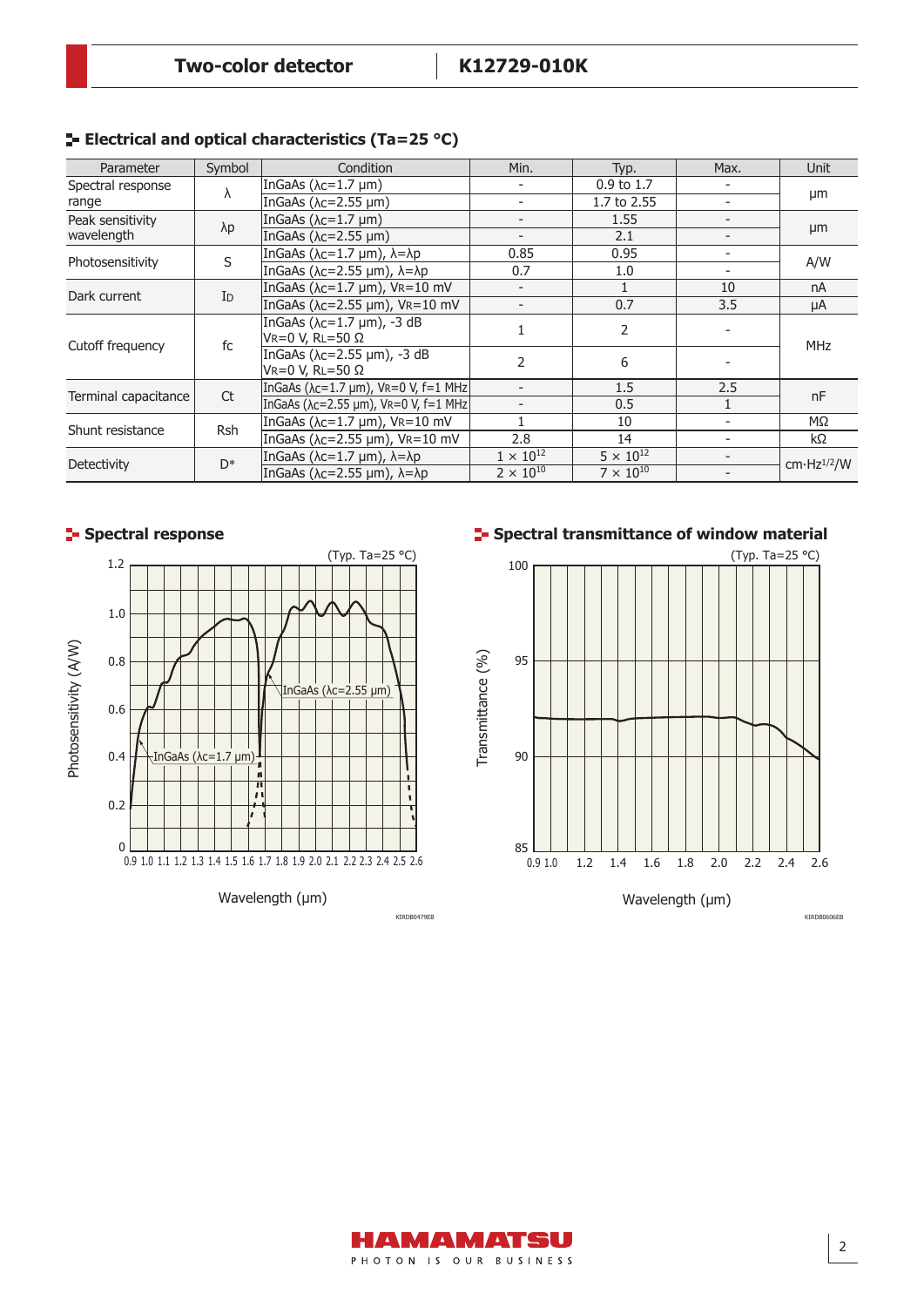

#### **P**-Dark current vs. reverse voltage

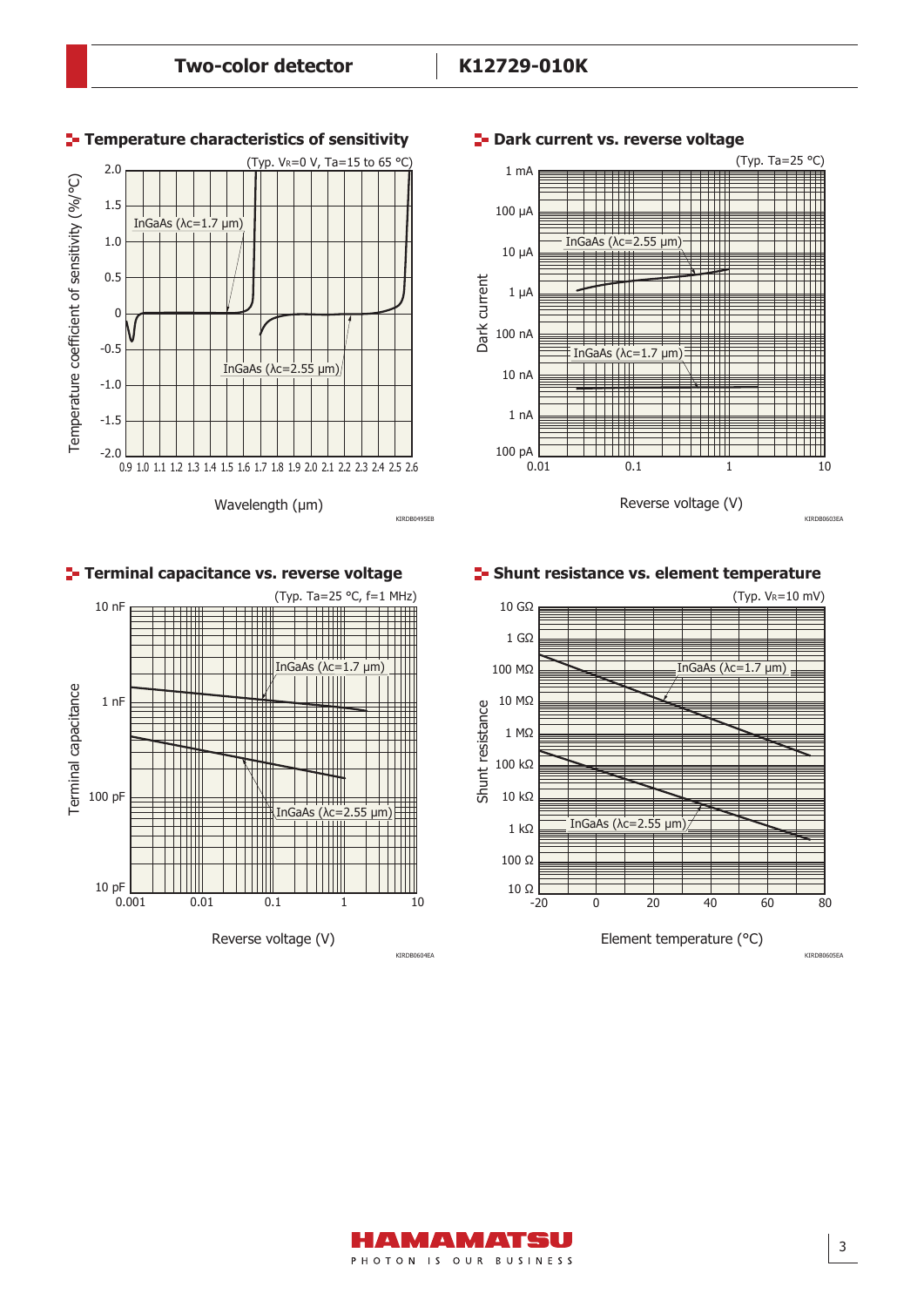#### **<sup>1</sup>** Dimensional outline (unit: mm)

Dimensional outlines (S12571-025C/-050C/-100C, unit: mm)



#### **Recommended land mark pattern (unit: mm)**



KIRDC0121EA